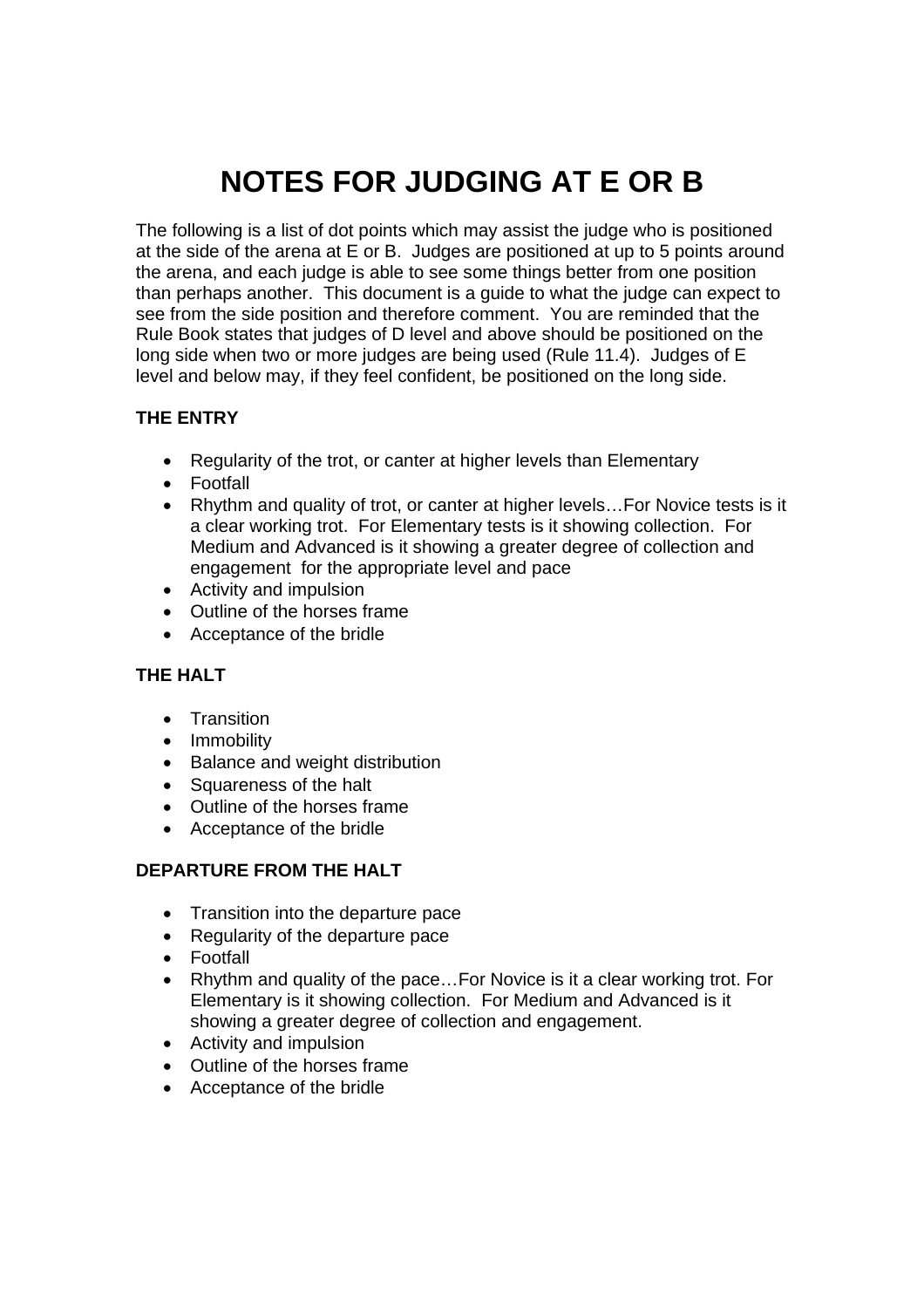# **THE TURN AT C**

- You can check the smoothness of the turn and the flexion and bend if it turns towards you
- Regularity of the pace
- Footfall
- You may see if the horses hind quarters swing out on the turn if it turns away from you
- Acceptance of the bridle if the horse is turning towards you
- The position of the horses ears if it turns away from you can indicate if the horses head is straight or tilted

#### **THE CIRCLES OR HALF CIRCLES FOR EXAMPLE AT E, B, I OR D IN TROT OR CANTER DEPENDING ON LEVEL**

- Regularity of the pace
- Footfall
- Flexion and bend if the horse is moving towards you
- Quality of the pace. For Novice level is it clear working trot. For Elementary is it showing collection. For Medium and Advanced is it showing a greater degree of collection and engagement appropriate to the level.
- Outline of the horses frame
- If the horse turns away from you, you may see if the quarters swing out
- Activity and impulsion
- Acceptance of the bridle
- Accuracy of the size of the circle or half circle should be clearly visible

#### **THE CHANGE OF REIN ON THE DIAGONAL LENGTHENING THE STRIDE AT THE TROT OR MEDIUM AND EXTENDED TROT FOR HIGHER LEVELS THAN NOVICE**

- Regularity
- Footfall and length of stride
- Change if any of the outline of the horses frame
- Balance and smoothness of transitions in and out of lengthening of the stride
- Accuracy of the lengthening you should be able to see if it starts and ends at markers
- Engagement of the quarters
- Activity and impulsion
- Acceptance of the bridle
- For Medium and Advanced level can you see the difference between the medium and extended trots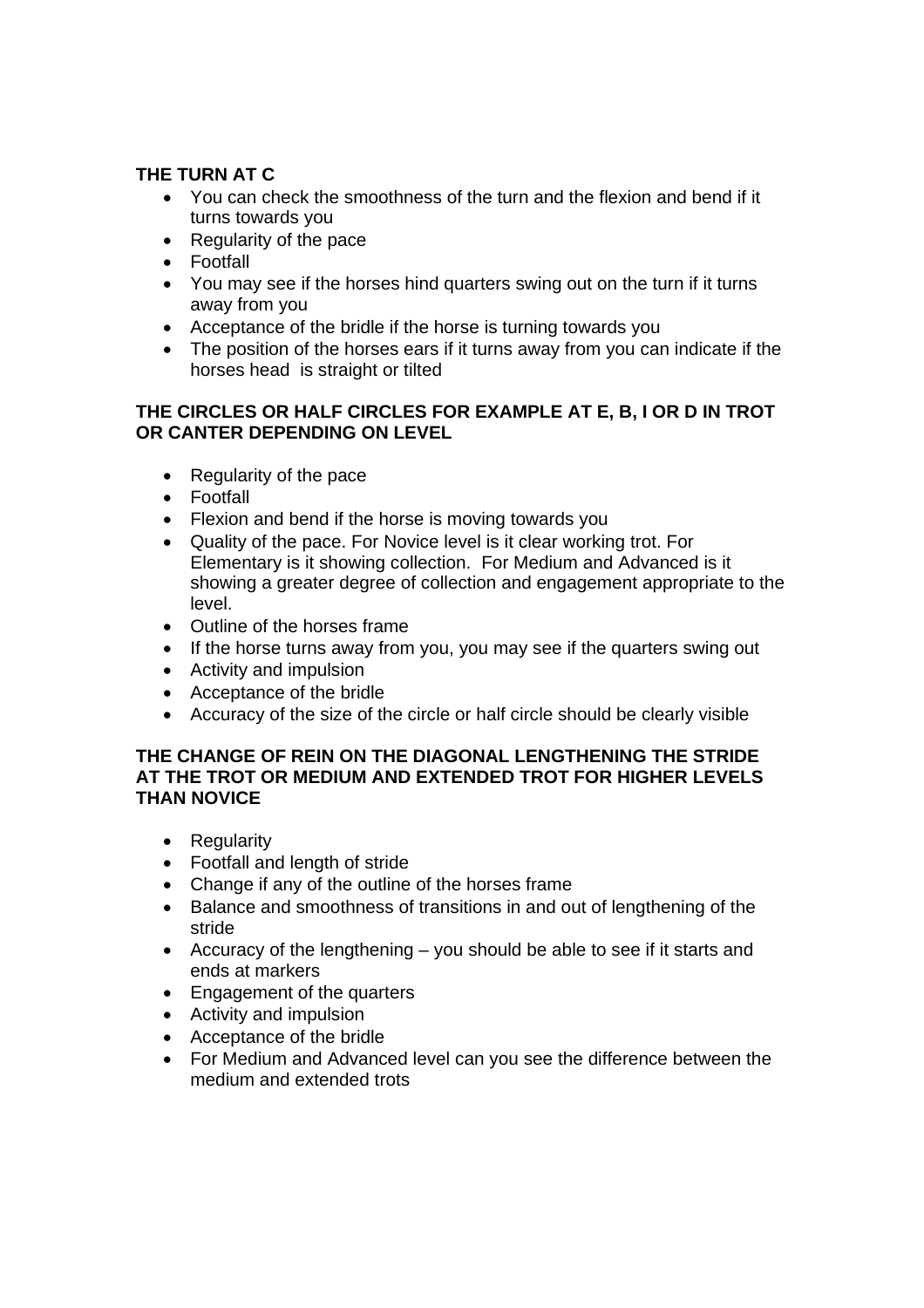# **WALK**

- Transition into walk should be visible and any changes from one walk to another should be visible.
- Is it clearly a medium or free walk for Novice and Elementary levels and is it clearly a medium, collected or extended walk for Medium level. Is it clearly collected and extended walk for Advanced level
- Regularity important to be four beat
- Footfall
- Outline of horses frame should be visible and any changes regarding stretching the neck should be visible
- Acceptance of the bridle
- The contact of the reins
- Activity of the walk

# **CANTER ON STRAIGHT LINES**

- The straightness may not always be easily seen so look for the footfall and that the hind legs follow the line of the forelegs
- Transitions into canter should be visible if coming towards you however if horse is moving away look for the quarters following the forehand – you may see if the Quarters swing out if the horse moves away in the transition
- Quality of the canter. Is it clearly a working canter for Novice level. Is it clearly collected canter for Elementary level. Is there a greater degree of collection and engagement for the canter if it is Medium or Advanced level
- Outline of the horses frame
- Acceptance of the bridle will be mostly visible if horse is side on or moving toward you
- Activity and impulsion
- Engagement

# **CANTER ON CIRCLES AND HALF CIRCLES**

- If the horses is moving towards you in canter you will be able to see the flexion and bend clearly if moving away you may be able to see if the quarters swing out
- Quality of the canter  $-$  is it three beat and clearly working canter for Novice level. Is it clearly collected canter for Elementary level. Is there a greater degree of collection and engagement for Medium and Advanced levels.
- Footfall
- Outline of the horses frame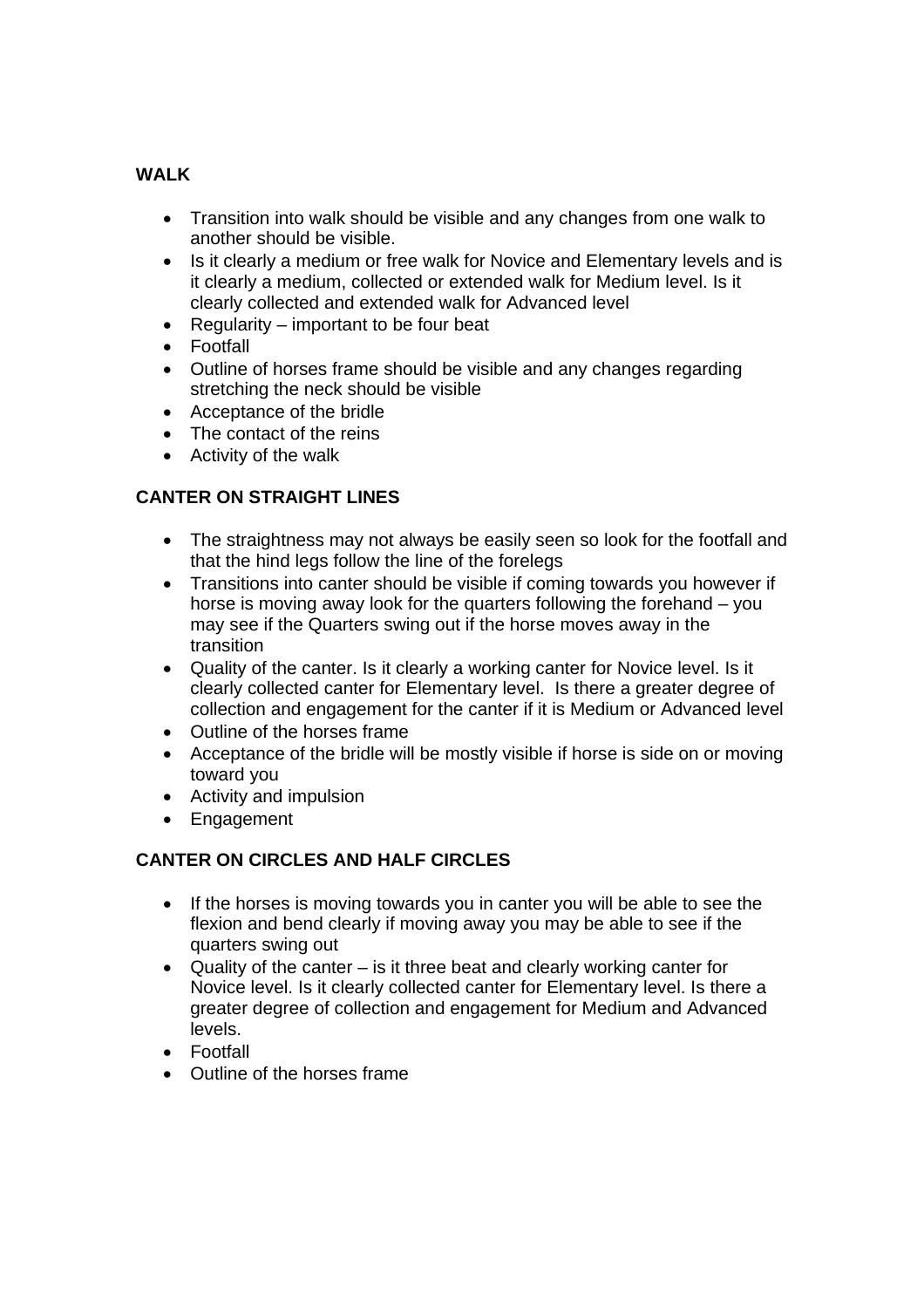- Acceptance of the bridle will be mostly visible if horse is coming towards you however look at the ears and see if the head is straight not tilted if it moves away
- Activity and impulsion
- Engagement
- Accuracy of size of circle or half circles should be clearly visible

#### **LENGTHENING STRIDE AT CANTER AT NOVICE TO MEDIUM AND EXTENDED CANTER FOR MEDIUM AND ADVANCED LEVEL**

- The canter is usually lengthened down the long sides and is easily visible
- Quality of the canter  $-$  is it three beat  $-$  is it hurried
- Footfall and length of stride
- You will be able to see if the horse lengthens its frame and outline
- You may not see the straightness so look and see if the quarters are in off the track
- Activity and impulsion
- Engagement
- Quality of transitions
- Acceptance of the bridle

# **THE HALTS IF ANY AT C OR A**

- You may not see the head of the horse clearly so look for the straightness by looking where the feet of the horse are positioned
- Immobility
- Balance and weight distribution is the halt square
- The acceptance of the bit will be seen if the horse is facing you but you may not see the horses mouth or head clearly so see if the ears are level and the neck of the horse stays steady or appears to move up or down at the halt this may indicate resistance
- Accuracy of the halt to the marker

#### **ALLOWING THE HORSE TO STRETCH THE NECK FOR EXAMPLE MOVEMENT NO 6 IN NOVICE 2.3. THE HORSE IS ON A CIRCLE 20 METRES AT C AND LET THE HORSE STRETCH FORWARD AND DOWNWARDS AND BEFORE C RETAKE THE REINS (RISING)**

- Regularity
- Footfall
- Rhythm and quality of trot
- Activity and impulsion
- If the horse is moving towards you will clearly see the stretch of the neck however if it is moving away from you may be able to see if the ears alter their position and appear to be lower indicating the neck is stretching
- Acceptance of the bridle will be seen at most times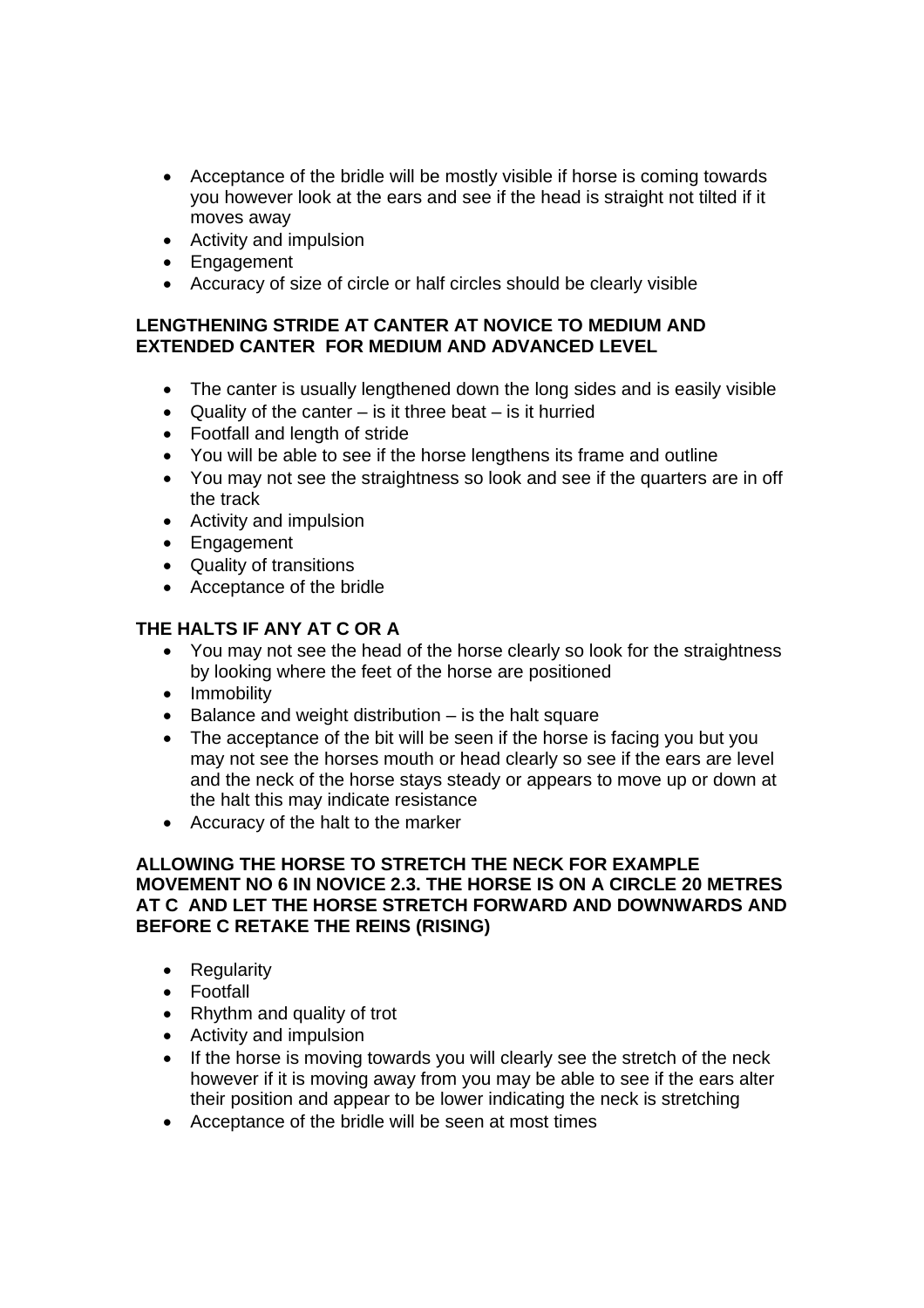#### **REIN BACK**

If the halt and rein back is at C or A it is fairly easy to observe the rein back as if you were judging from short side. You should observe the following:

- If there is any anticipation
- If the halt is fully established before the rein back
- The horses outline and acceptance of the bridle
- The horse is moving with diagonal pairs
- If you are at E or B and the halt is at X you will be able to see the straightness clearly
- The horse drops the poll if it is facing you
- The horse is spreading its hind legs if you are behind it
- The horse is dragging its legs and is inactive
- The departure is straight into the departure pace
- Acceptance of the bridle if you are facing the horse should be clear

#### **SHOULDER-IN**

If the shoulder-in is on the same long side as you are judging you will see the following:

- Regularity of the trot
- Outside bend and riders outside aids and if the horse looks away from the direction it travels
- Degree of collection
- Degree of engagement and impulsion
- You may be able to observe some footfall and therefore if the hind legs both travel up the long side and if the inside foreleg passes and crosses the outside foreleg
- Outline of the horses frame
- Acceptance of the riders outside rein aid

If the shoulder in is on the opposite long side from where you are judging you will see the following:

- Regularity of the trot
- The inside bend and if the horse is clearing looking away from the direction it travels
- Degree of collection
- Degree of engagement and impulsion
- If the inside foreleg passes and crosses the outside foreleg
- Outline of the horses frame
- You will not be able to see the angle as well as if you were on the short side so don't comment on this
- You should be able to observe from either side if there is any resistance to the shoulder in aids
- If the horse lowers its inside hip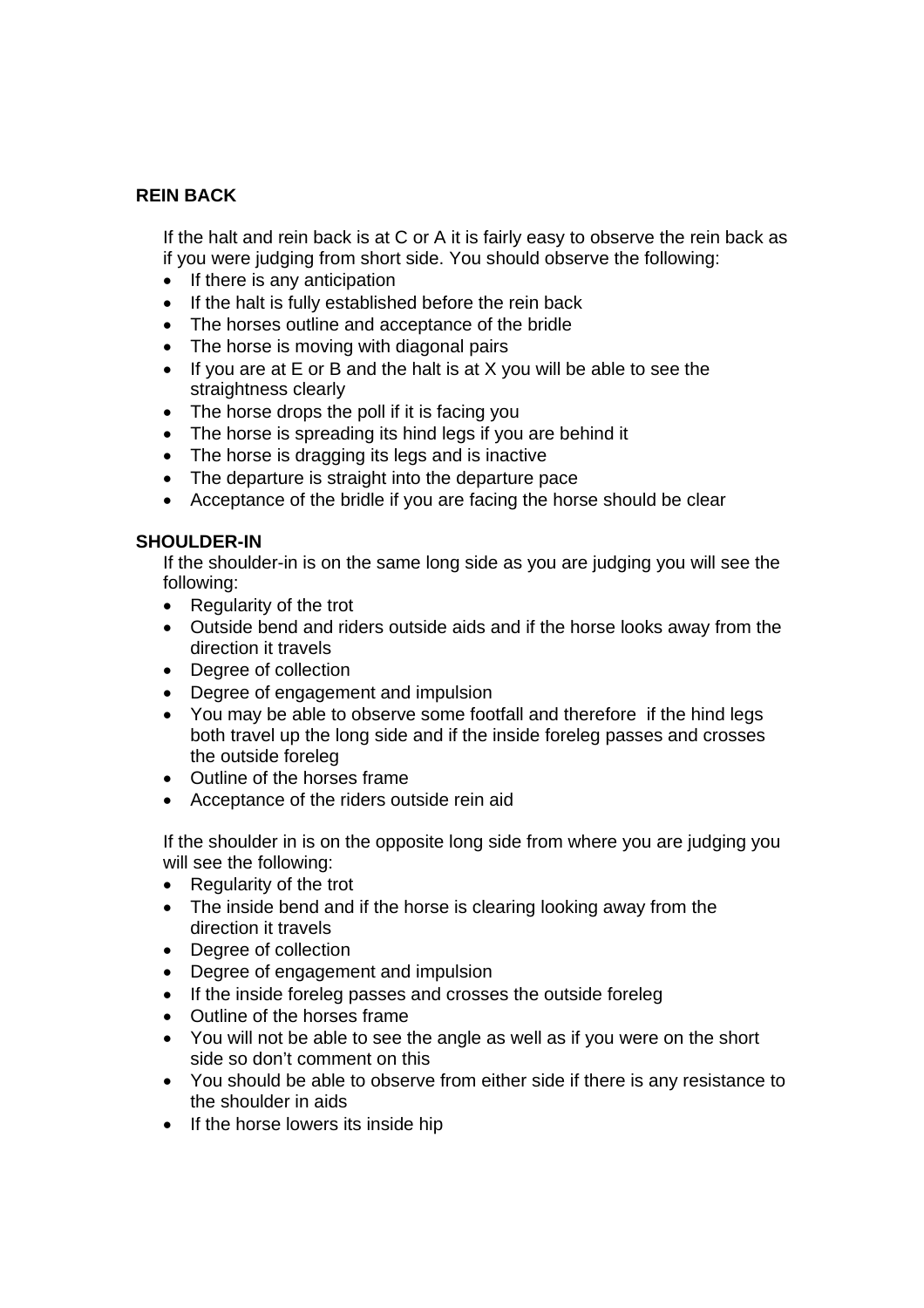# **TRAVERS**

- From the side you should observe if the horse is slightly bent around the rider's inside leg if it is on the opposite side you will not be able to observe the angle
- The regularity of the trot
- The degree of collection and impulsion
- Look for the footfall to see if the horse is on two tracks
- Outline of the horses frame
- Acceptance of the bridle
- Footfall and angle should be clear if movement is on side at which you are positioned
- Accuracy

# **HALF PASS**

- The regularity of the pace
- The collection and engagement
- The outside bend may be visible to comment on and the riders outside aids
- The inside bend may be visible if it is moving towards you but you may not be able to see if the head is straight or tilting
- You should be able to see if the horse moves towards you if the horse is bent around the riders inside leg and looks clearly in the direction it travels
- You may not be able to see if the forehand leads or if the quarters are leading so try to observe the footfall which may assist you
- Acceptance of the bridle
- Outline of the horses frame
- Accuracy

#### **HALF PIROUETTE AT WALK**

If the pirouette is on the side line or across the short length of the arena you should be able to observe the pirouette nearly as easily as from the short side and observe the following:

- The bend around the riders inside leg and if the horse is looking in the direction it travels
- Footfall and regularity  $-$  is it keeping the four beat of the walk
- Outline of the horses frame
- Degree of collection and engagement
- If the horse grounds or steps out and the activity of the walk
- The size of the pirouette and how many steps it takes. It should be 3 to 4 strides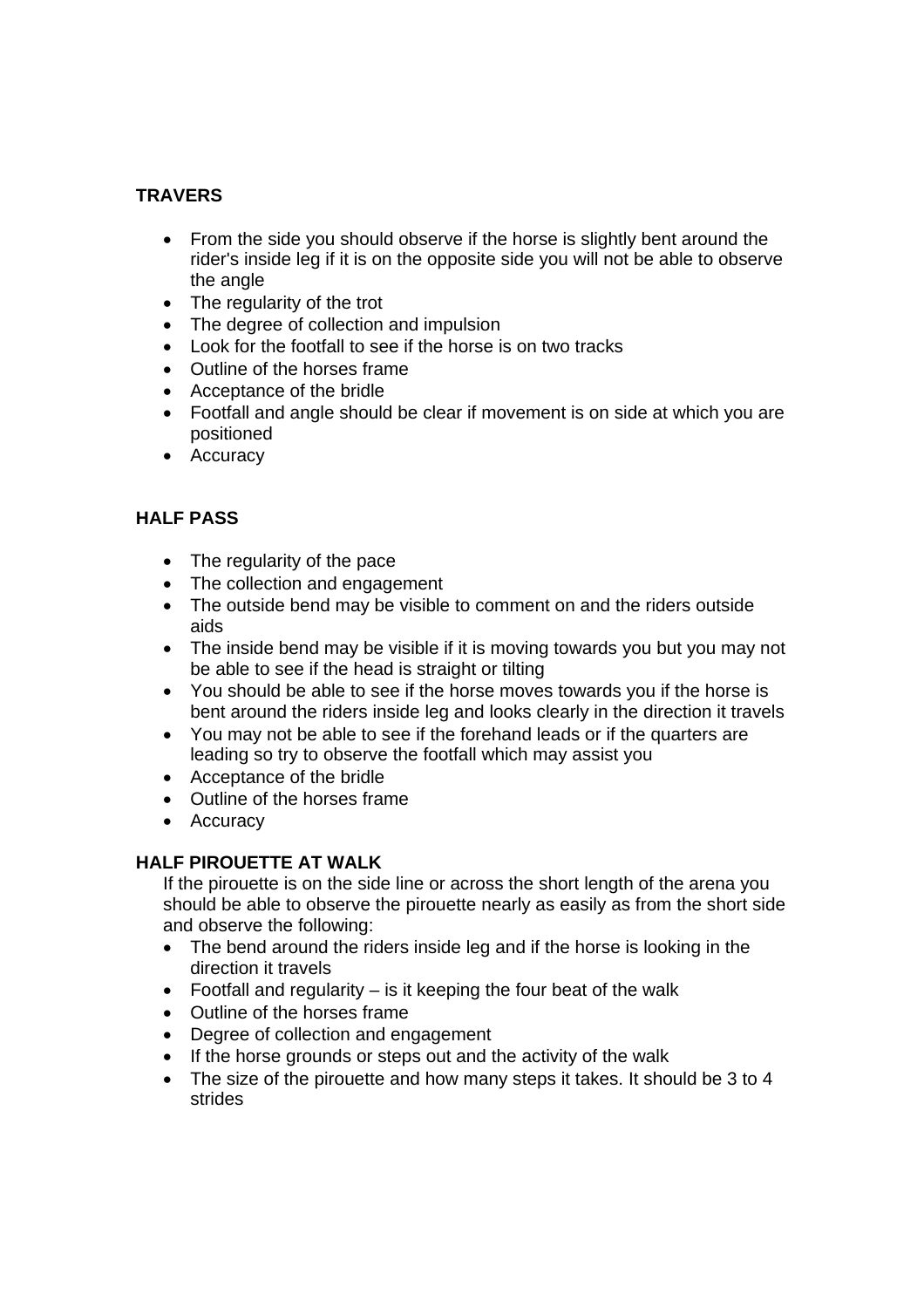- The horse clearly moving around the inside hind leg forming a pivot but still maintaining walk regularity
- Accuracy
- If you are on the outside you will observe the riders outside aids

# **FLYING CHANGE OF LEG**

If the flying change of leg is on the diagonal or side lines it will be clearly visible and you should be able to observe the following:

- If the flying change is a true flying change
- If the flying change is late behind
- If the flying change is forward
- If the flying change is on the riders aids
- If the croup is high in the change
- Accuracy of the flying change
- If the flying change is on the serpentine and moves straight towards you at X you can clearly observe the straightness but may not be able to comment on some of the above points especially if it is moving towards you
- If there is a set number of changes on the diagonal it is easy to count the changes from the side
- You can see the quality of the canter including if it is a regular three beat
- Degree of collection and engagement of the canter
- You can not always see the straightness of the canter but you can observe the footfall and on a sand arena you can often see the track the horse follows which will indicate if the horse is straight

#### **COUNTER CANTER**

From both markers you will observe the following:

- Regularity and quality of the canter it should be three beat
- Balance
- Flexion and outline should be clear from both markers
- Any resistance should be obvious from both markers
- Straightness if it goes across the middle of the arena
- Accuracy

#### **QUARTER PIROUETTE AT CANTER FOR EXAMPLE TEST 5.3**

If you are sitting at E or B you can observe the following:

- The increased collection and engagement of the canter required on the approach
- Regularity and the quality of the canter  $-$  it should be three beat
- The lowering of the hind quarters in the quarter pirouette
- The number of steps during the quarter pirouette should be 2 to 3 steps
- Outline of the horses frame
- Acceptance of the bridle
- Accuracy